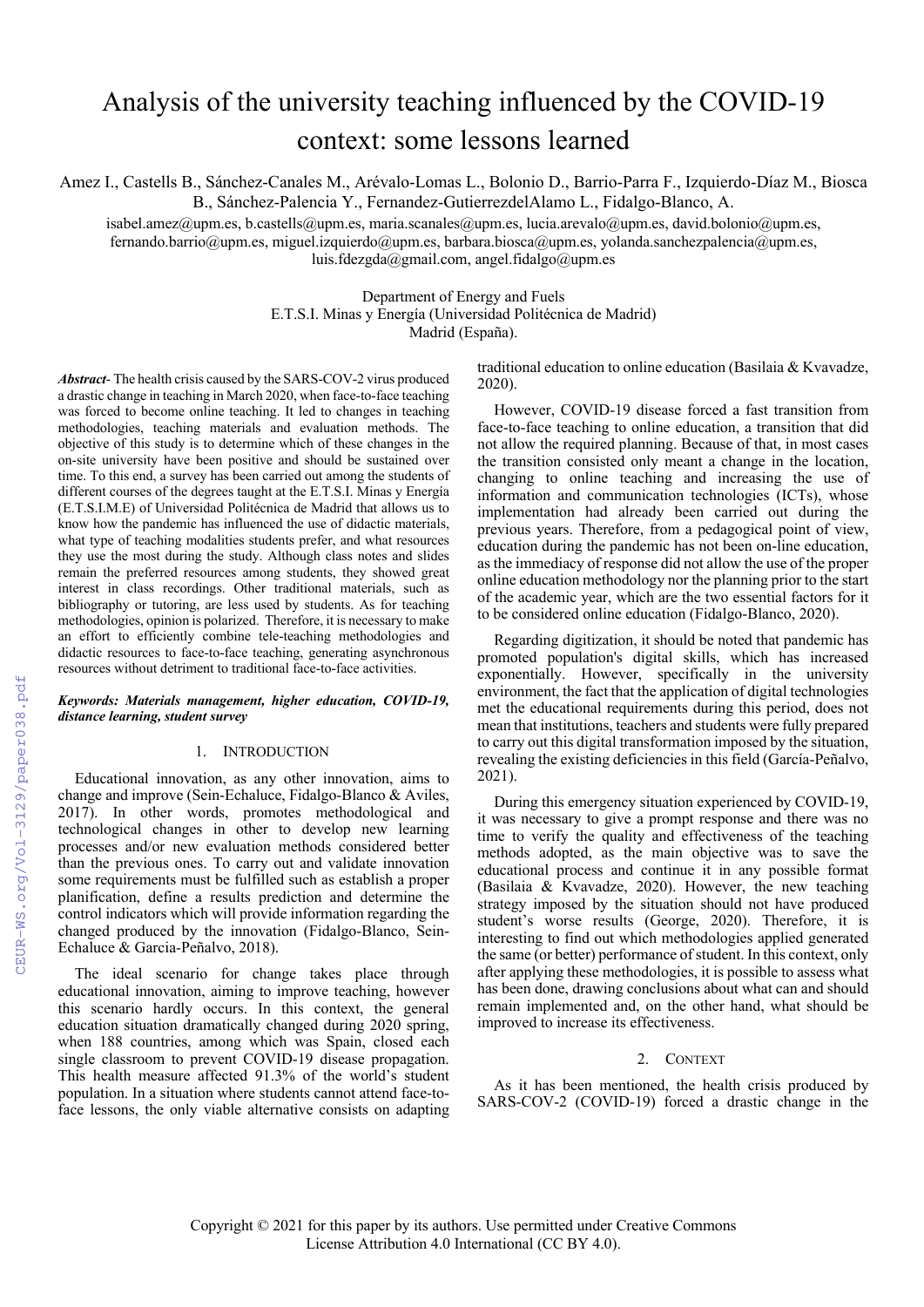educational methodologies of Spanish face-to-face universities. Most of them went from an eminently face-to-face education to a completely online education and, afterwards in a second stage, to a semi-face-to-face "hybrid" system. This situation caused changes in teachers' teaching methods. This resulted in a change in the way they gave their lessons, generated teaching materials, evaluated content, etc. The immediate consequence was a change in the teaching-learning process. Some of the introduced changes have been very positive and will remain in the coming years, however, some others have resulted into learning difficulties. Some examples of these improvements whose implementation could be maintained over time are automatic evaluation systems or the use of digital platforms to speed up project deliverables and test corrections. In order to differentiate the positive methodological changes (so they can remain implemented), from the negative ones, (so they can be improved), it is necessary to obtain a feedback from students, knowing their impressions and opinions. Analyzing the target audience, in this case the students, allows choosing the methodological options that improve the teaching-learning process with an increasing predisposition to the consumption (sometimes asynchronous) of audiovisual and digital content in combination with face-to-face teaching methods (lecture, practical lessons, problem solving sessions, etc.). As other previous research noted (Aguado, 2020), students are reluctant to only online education, mostly prefer face-to-face teaching together with other online support tools.

Because of that, an opinion survey has been proposed, through which it is expected to know the changes that took place due to the pandemic regarding the students use of teaching materials. In addition, given the incorporation of new methodologies and resources, it is intended to determine the reception and perception of utility by the students. Nevertheless, these materials must also be analyzed from the learning point of view. Teachers have limited time, so it is essential that they direct their efforts to methodologies and teaching materials that are really used and taken advantage of. At the same time, it is intended to discern between the measures adopted by the health situation that must be maintained and those that do not produce learning improvements.

The opinion survey was carried out in the Technical School of Mines and Energy (Universidad Politécnica de Madrid) to the target group described in table 1. Four degrees participate, Degree in Energy Engineering (DEE)., Mining Engineering (DME), Geological Engineering (DGE) and Energy Resources, Fuel and Explosives Engineering (DERFEE).

|  | Table 1 Survey simple size |  |
|--|----------------------------|--|

| Year            | DEE | <b>DME</b> | <b>DERFEE</b> | DGE | TOTAL |
|-----------------|-----|------------|---------------|-----|-------|
| 1st             | 154 | 119        |               |     | 273   |
| 2 <sub>nd</sub> | 211 | 107        |               |     | 318   |
| 3rd             | 156 | 29         | 64            | 7   | 256   |
| 4th             | 294 | 84         | 129           | 11  | 518   |
| TOTAL           | 815 | 339        | 193           | 18  | 1365  |

#### 3. DESCRIPCTION

In the Technical School of Mines and Energy, during the years leading up to 2020, although innovative methods and technologies had been incorporated into many of its subjects, a traditional teaching style prevailed. For example, the Moodle Platform was already essential for the subject's management but also to ensure dynamic communication between lecturers and students. However, despite this being the official management platform, many major professors are unaware or have little knowledge of this platform versatility and continue to opt for traditional methodologies in master classes, leaving aside Moodle operability. This circumstance is in line with previous research, in which it was highlighted that low technological training, coupled with major professors lack of knowledge, influence the low frequency of use of some of the interactive activities available. For example, in Moodle, some of the least used features are chat, the wiki and the questionnaire, among others (Hernández, 2015). It is also interesting to note that training directed towards major profesorsin this matter influences an exponential increase in the use of these tools (Andone, Ternauciuc and Vasiu, 2017). The health crisis that caused the cancellation of face-to-face classes in March 2020 abruptly triggered teaching to move from the classroom to different online platforms. This implied the need for a fast adaptation of the materials and tools available that would help students to continue learning in a distance mode, , forcing lecturers to generate new digital materials and to use these tools more than before, since some of them had used little until then or, even, they had never used before (such as Teams, Zoom, BbCollaborate, etc.)..

As a result of this situation, the students had contact for the first time with some digital resources, such as recorded or asynchronous online lessons. In addition, teaching changes also meant changes in the student's study methodology. In order to know the opinion of the students, once the situation returned to normal, it was decided to design an opinion survey through which the students management of the teaching materials will be analyzed in two scenarios: before and after the pandemic. The survey will result in a guide that can be considered in the preparation of the teaching materials and the methodologies to be used for future courses. The survey carried out is made up of three blocks, which are described below:

**Block 1 - Student profile:** The questions that make up this block (1-5) will define the student profile.

**Block 2 - Management of teaching materials:** The questions in this block (6-13) intend to comprehensively analyze the differences perceived by students before and after the 2020 pandemic in terms of the management of available teaching materials.

**Block 3 - Analysis of specific materials and teaching modalities:** In the last block, we seek to know the general preferences of the students regarding teaching modality, especially after having experienced the change in education last year.

The survey was responded by students of various courses and degrees taught at the Technical School of Mines and Energy (table 1) and aims to understand the changes produced by the pandemic in the study materials, in addition to knowing the opinions of the students regarding the different teaching modalities, so learning can be improved.

#### 4. RESULTS

The number of students who responded the survey were 87, that represented all four degrees taught at the Technical School of Mines and Energy. As mentioned before, the survey is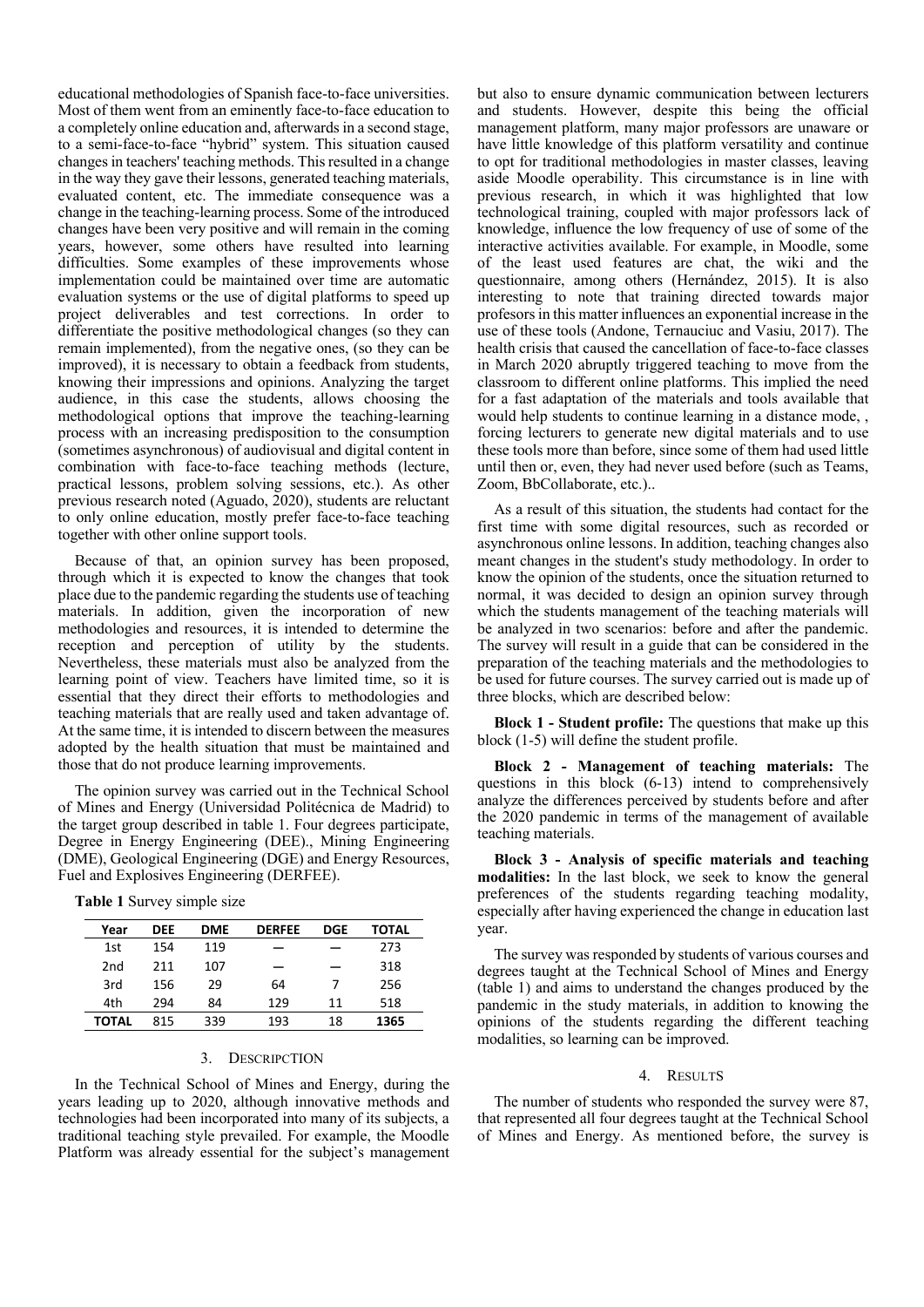divided into three blocks which results are shown in the following subsections.

#### *A. Block 1: Profile of the students*

According to the responses analyzed, 66.7% of those surveyed are men. This result is to be expected when dealing with technical degrees. The students are aged between 19 and 28 years, among which the majority were born in 2001 (20 years), with 33% corresponding to first- and second-year students. Furthermore, 64% of the respondents had a university entrance grade higher than 9 (on a scale of 14). Finally, 59.5% of students have pending subjects from previous courses, even though a third of the respondents are between the first and the second year. In addition, 65.9% have at least one first year pending subject. The results reflect a greater interest in responding by the second-year students, since they were the most affected by the change in teaching methodologies because of the pandemic.

## *B. Block 2: Management of teaching materials*

The results of this block are presented based on the questions, which consider two scenarios: before and after the pandemic.

Questions 6 and 7: How often "did you consult and consult now" the teaching material provided on the Moodle platform?

The responses reflect a clear increase in the frequency with which students consult the teaching material on the Moodle platform. Whereas before the pandemic 58% of those surveyed consulted the didactic material every week, currently it reaches 81%. On the other hand, the percentage of students who only consulted the material when they had a question/doubt has dropped from 25% to 9.5% and those who only consulted it before the exam, has dropped from 12.5% to 6%. The percentage of students who did not consult the material frequently (almost never or never), remains practically constant. These students, who do not consult the didactic material or rarely consult it, stated that before they preferred to consult didactic material from external sources other than the teacher, but after the pandemic, the resource they consider the most interesting is the bibliography. All of them also go to classmates to resolve doubts.

Questions 8 and 9: What kind of teaching material "did you consult and consult now" most frequently?

Questions 8 and 9 compare the type of teaching material consulted by students before and after the pandemic. As can be seen in Figure 1 a), the percentages practically remain constant, so the change in teaching has almost no effect on the type of material consulted by students. However, there is a slight decrease in the consultation of class notes and slides, and an increase in complementary material (both materials provided by the teacher and from other sources). In both cases, the bibliography remains the least consulted material, registering only 3-4%. Analyzing the answers, it has been noticed that this percentage meets the one of students who do not consult the material provided by the teacher never or almost never.



**Figure 1** a) answers to questions 8 and 9 (material consulting); b) answers to questions 10 and 11 (most relevant material)

Questions 10/11: What kind of teaching material "did you consider, and do you now consider" more interesting to consult? Reasonably, the students consult the materials they consider most interesting, therefore when asking what material is considered more interesting to consult (questions 10 and 11), the answers agree with those offered in questions 7 and 8. Although slightly differences can be observed, the trend completely coincides, especially in the question referring to the pre-pandemic situation. However, in question 10 we wanted to add the option of "recorded lessons" to check the real interest that exists in this type of content. Although this topic is addressed in a specific question later, figure 1 b) already indicates the interest of the students in the recorded lectures. So much so, that the percentage is significantlyclose to that of class notes and slides, which remain the predominant materials.

Questions 12 and 13: In case of detecting a doubt during the study, what action did you take from the following before the pandemic? / What action do you take now from the following?

Questions 12 and 13 seek to determine which sources students use when they find a doubt or difficulty during the study of the contents and whether, the fact of having received online lessons with less personal contact with the teaching staff and with their classmates, had an impact in the decrease of consultations between classmates and with the teacher in tutoring sessions. In the figure, it can be seen how the most significant changes focus on consulting classmates and videos and tutorials provided by the teacher (1 being the previous situation and 2 the current situation). Before the pandemic, students consulted their classmates more frequently, however this percentage decreased by 16.3%. This situation is easy to explain since the health situation has hampered social relations,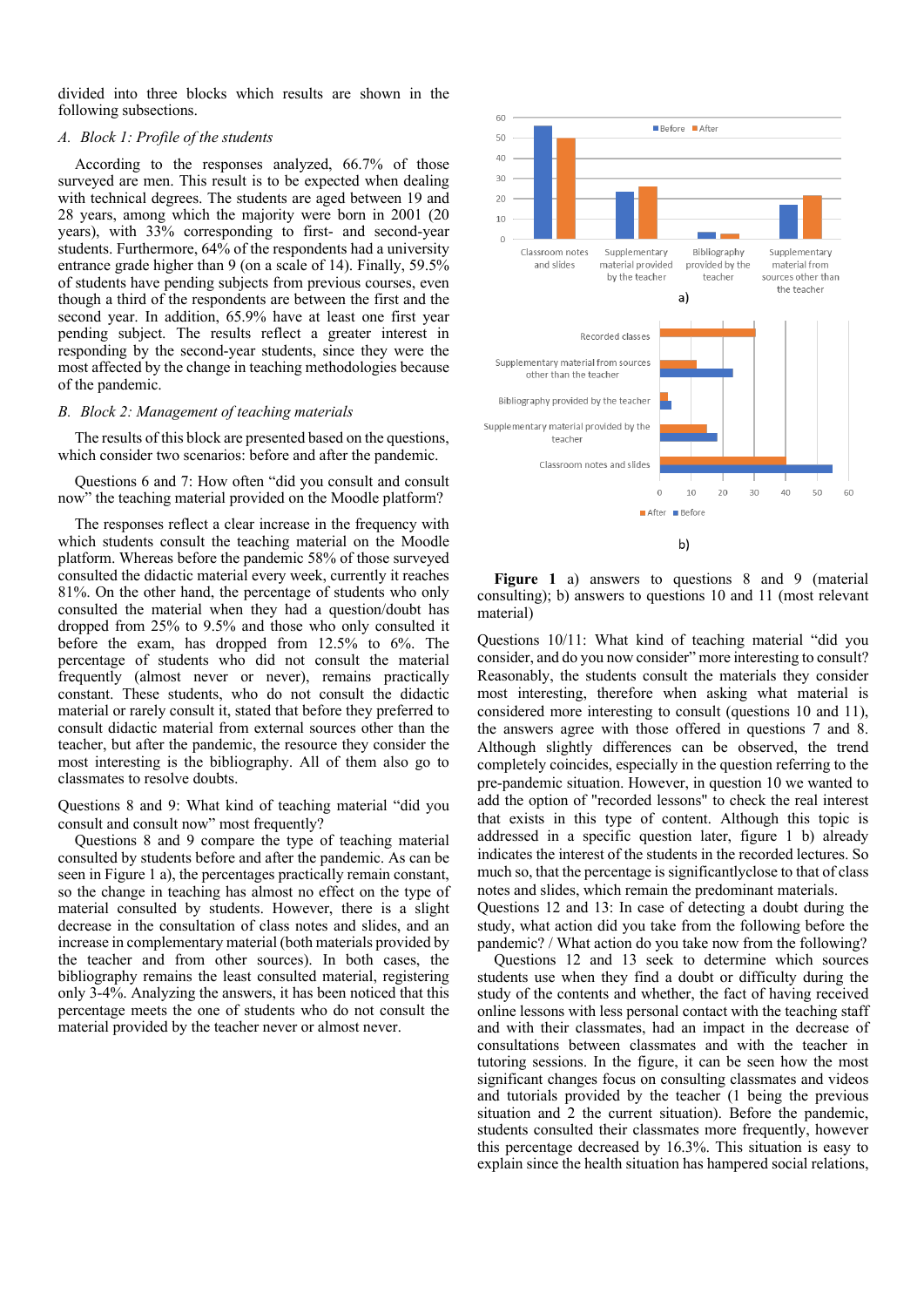however, this circumstance has not reduced tutoring sessions with teachers. On the other hand, an increase of 28% is observed in the consultation of videos and video tutorials provided by the teacher.



**Figure 2** a) answers to questions 12 and 13 (actions when finding doubts); b) answers to question 14 (educational method)

# *C. Block 3: Analysis of specific materials and teaching methodologies*

Question 14: If you had to choose only one teaching model, what would it be?

Figure 3 b) shows the preferences of the students surveyed with regard to the mode of teaching, showing a strong preference for the face-to-face mode. However, this data (52%) barely exceeds half of the responses. It is worth noting the high percentage of students who prefer hybrid teaching, which in this study has been defined as combined teaching, in which some activities are done face-to-face and others online. When compared with the mixed or dual mode (half face-to-face and half online) this percentage is halved. From these data we can extrapolate the polarisation of opinions between the face-toface and the combined mode (both hybrid and mixed).

Question 15: Would you say that the health situation caused by Covid has improved the contents and materials on the Moodle platform?

Question 16: Do you now consult more frequently the contents posted on Moodle?

When students are asked whether the change in teaching caused by the health situation has improved the contents and materials on the Moodle platform, 62.5% confirm it has (question 15). This is significant and is a positive consequence that has been observed after the pandemic, as teachers (lacking face-to-face teaching) have been forced to increase and improve additional content. Furthermore, although this has already been reflected in previous questions, question 16 confirms that 80.5% of students now consult the content available on Moodle more frequently.

Question 17: Do you find it interesting that lessons are recorded?

Question 18: Why?

Questions 17 and 18 seek to analyse students' interest in the recorded lectures, and to find out why students find it a valuable resource. To this end, question 18, an open-ended question, was added, which elicited 75 responses and is analysed below. Almost all students (96.4%) find it interesting to record lessons, but what are the reasons?

Many of the answers focus on the specific case of online teaching, as it is difficult for them to follow online classes and having them recorded facilitates learning. According to students, and as recent studies have shown, concentration in online classes is difficult to maintain. This result is in line with a recent study in which, among the difficulties experienced by students in continuing their studies telematically imposed by COVID-19, are that "at home I do not concentrate" and that "it is difficult for me to follow online classes or tutorials" (Kuric, Calderón-Gómez and Sanmartín Ortí, 2021). But loss of concentration does not only happen in online teaching; in studies prior to the pandemic, it was also found that students lost concentration in face-to-face classes due to different factors: peer pressure, environmental conditions and, above all, the use of mobile phones during classes (Mendoza, 2018). Whether during online or face-to-face classes, the loss of concentration on the part of students reduces their learning capacity and, therefore, means a decrease in their acquisition of competences. Therefore, students consider that the possibility of having the classes available and being able to watch them again allows them to repeat the more complex explanations, enabling them to understand the more complicated concepts.

In addition to the above, 54.9% of the responses focus on the use of recorded classes as an additional educational resource, which would be valid even for face-to-face classes. The method of teaching with video tutorials or explanatory videos, problems, etc., is a widely implemented technique (Castells et al., 2019). However, the forced change of teaching experienced in 2020 has awakened interest in this type of resources that students previously did not consult so often. Given that most students prefer face-to-face teaching, it would be interesting to promote this type of resource, especially for those concepts in which the most common errors are detected.

Furthermore, 21.1% of the students confirm the importance of accessing this type of resource when there are timetable incompatibilities.

Only 4.2% of the responses highlight negative aspects in reference to the use of recorded classes. According to these students, being aware that the classes are going to be recorded can lead to loss of attention in the classes. It is interesting to mention some responses, such as the possibility for each student to study at their own pace.

Question 19: Which study methodologies do you prefer?

Question 19 raises the question of online or face-to-face teaching, from the point of view of students' preferred study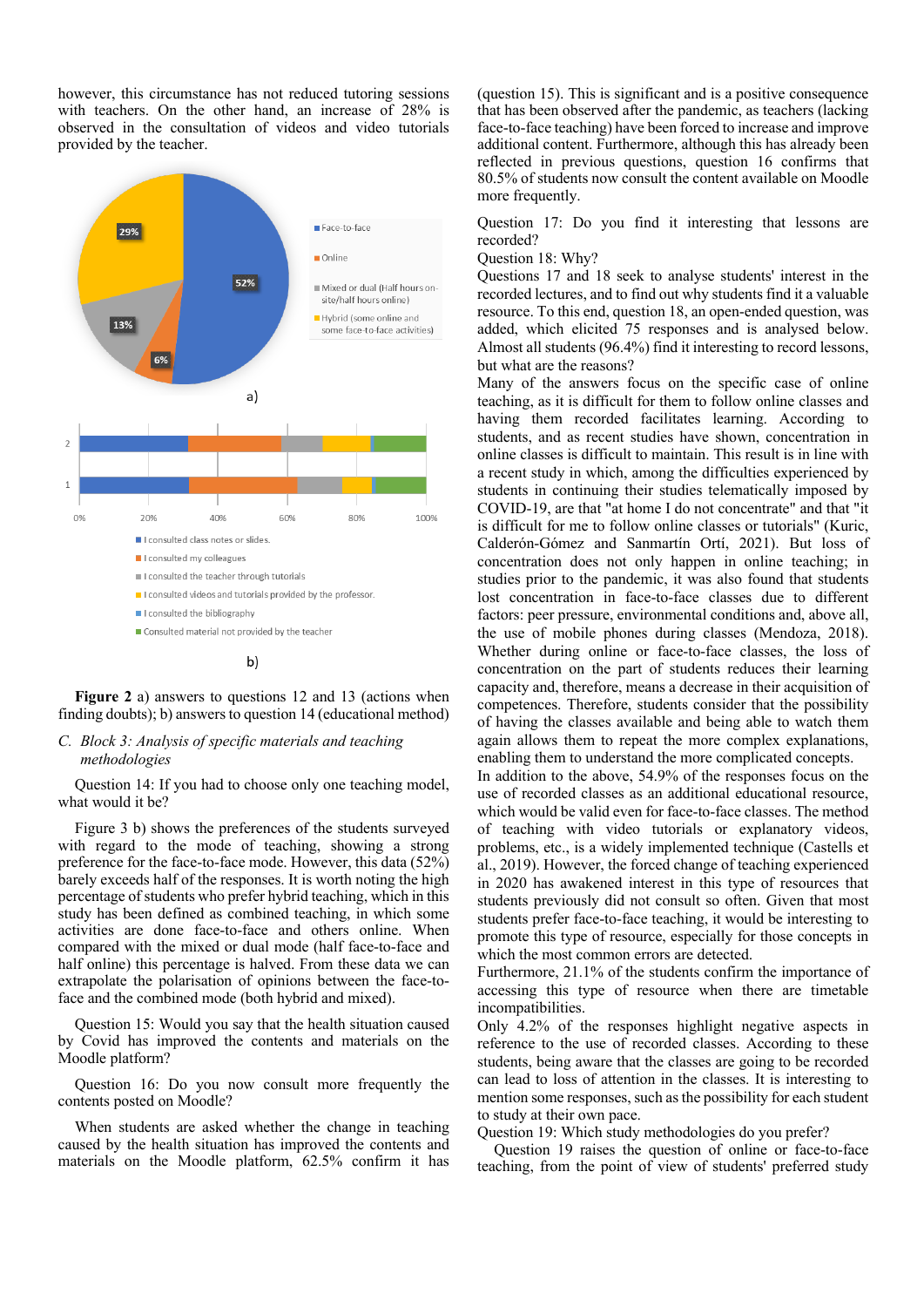methodology. As can be seen in figure 3, there is still a high percentage of students who prefer to work in the traditional way, through face-to-face classes. It is to be understood that the students' own notes can be used in both modalities. Once again, the high percentage of students who prefer to study with recorded online classes (23.5%) stands out. In view of the results, it seems clear that today's students find it very useful to have access to recorded explanations, which encourages all students to be able to follow the course, depending on their learning pace. This model is not entirely applicable to face-toface teaching systems, but it does leave the door open to supporting teaching materials, in video format, in which explanations of specific concepts are presented. Active methodologies could also be used, such as flipped teaching, which is based on reversing what is done in class and what is done outside the classroom with respect to traditional teaching, i.e. in the flipped classroom, students receive the theory at home (which may be in the form of videos) and then work in class with the proposed activities (Nouri, 2016). This methodology applied in university teaching has been shown to have many advantages, for example, it allows students to learn at their own pace, it encourages students to actively participate, it frees up real class time for more effective, creative and active learning activities, teachers are given more opportunities to interact and assess student learning, and students take control and responsibility for their learning (Gilboy, Heinerichs and Pazzaglia, 2015; Betihavas et al., 2015). Furthermore, Figure 3 shows that there is a lack of unanimity on the part of students regarding preferred study methodologies, indicating a need for student-tailored teaching. This situation could be remedied with appropriate teaching materials to enable students with different paces to follow the classes.





Question 20: Do you consider the material provided by the teacher in the current situation is:

Finally, question 20 is posed in which students were asked to rate the amount of content provided by the teacher in Moodle. 67.5% of students believe that the content is sufficient, meaning that they consider that they have at their disposal all the materials necessary to acquire the competences of their subjects. It is worrying that 26.5% of the students consider that they do not have sufficient materials. The remaining 6% consider that they have too much material. However, despite the fact that the majority of students consider the material available to be sufficient, many consider the organisation of the material to be inadequate. Many responses point to the poorly organised material which prevents them from determining which materials are more important or basic, and which are more secondary and additional.

# 5. CONCLUSIONS

The health crisis has not only brought about changes in teaching but has also led to a change in students' management of teaching materials. Although class notes and lecturers' slides continue to be the most widely used material, the change in teaching has led to a notable increase in the use of additional materials, both provided by the lecturer and from external sources, resulting in an increase in students' autonomous learning. The bibliography is the material that arouses least interest among students, which is in line with their preference for interactive or visual materials.

In this sense, it is worth highlighting the interest in recorded classes as study material, which solves problems such as different learning rhythms among students or possible timetable incompatibilities. In addition, new didactic materials are created in video format focused on the resolution of problems and doubts that are useful not only during guided learning but also during the student's autonomous learning.

During this period, there has also been a decrease in the resolution of doubts through consultations with classmates, as interaction has been reduced to contacts mainly through the Internet. However, it should be noted that this option remains the second most preferred option (after consulting class notes or slides), well above tutorials, which have remained at the same low incidence as before the pandemic. With the change to distance learning, students had more immediate and accessible means of attending tutorials (chats and video calls), yet they did not use this resource.

With regard to the mode of teaching, there was a preference among students for face-to-face teaching (52%) and, almost equally, the combination of face-to-face and telelearning (42%). Within the latter group, there is a strong preference for a combination of face-to-face and distance learning activities. This suggests that students consider that face-to-face activities promote learning, but that more distance activities will be needed in the future. In this sense, the percentage of students who prefer only distance learning is very low  $(6%)$ , which is understandable given the fact that the university where they study is face-to-face, so that if they prefer only online learning, they could opt for other universities that offer it.

Finally, the health crisis has made it necessary to increase and improve the resources that teachers make available to students. The surveys reveal that most students consider that the number of resources is generally adequate, however, they call for greater organisation and guidelines to help them understand the importance and usefulness of each of the materials available. To this end, when a lot of material is available, repositories could be created and search mechanisms could be used, which would help to know the material better and locate it more easily (Fidalgo et al. 2018).

This preliminary study, therefore, can serve as guidance for lecturers, in the first instance, and for the governing bodies of face-to-face universities, to maintain the strategies and actions that have been most useful to students in their learning during this exceptional situation. As an example of lessons learned, face-to-face teaching could be combined on an ad hoc basis with synchronous online activities that could be recorded for